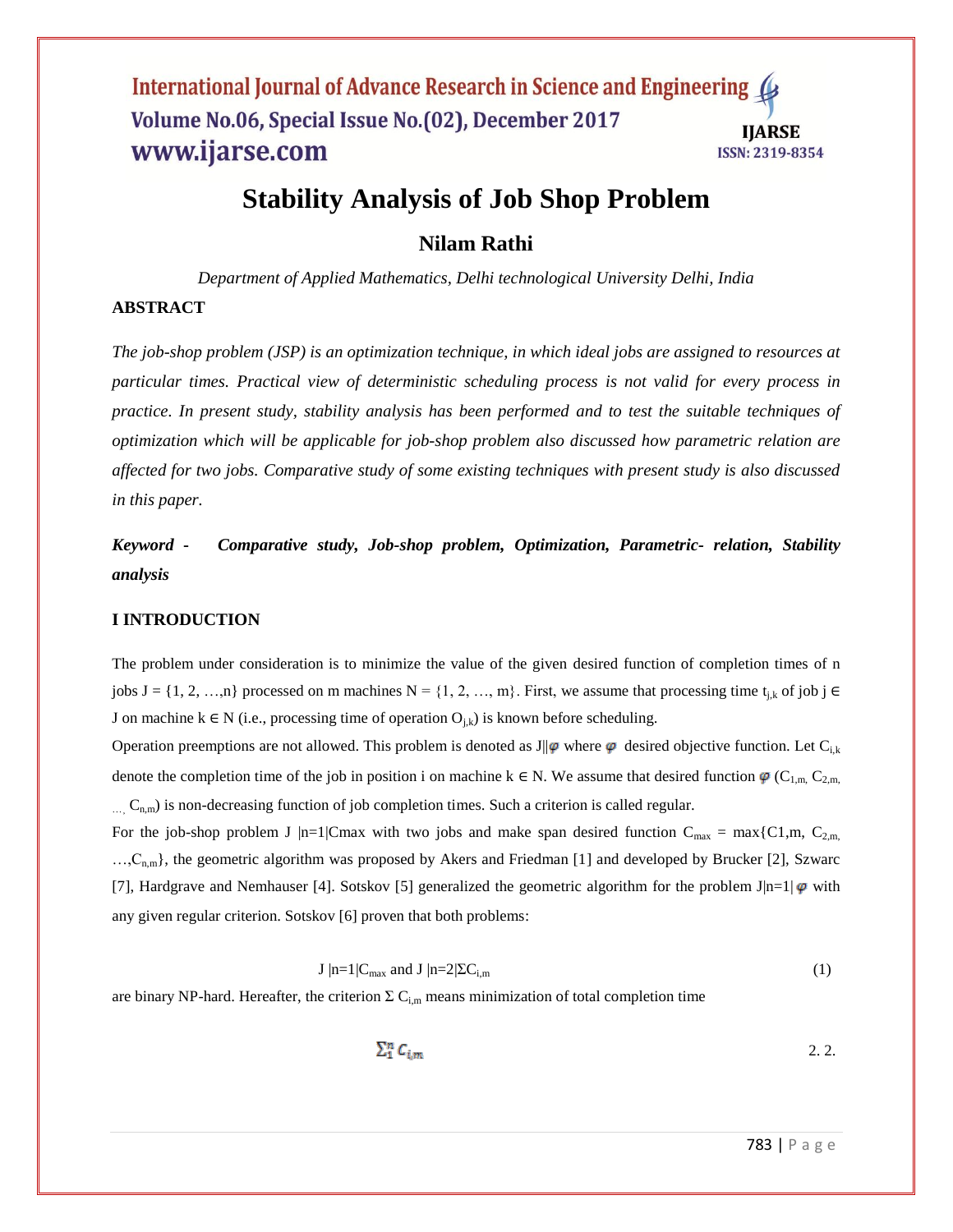#### **II METHODOLOGY**

Describing geometric model for the case of a flow-shop problem J|n=1|  $\varphi$ , i.e., when all n jobs have the same technological through m machines, namely, (1, 2, …,m).

Let TM<sub>ik</sub> denote the sum of the processing times of job j  $\in$  J = {1, 2} on a subset of k machines {1, 2, ..., k}  $\subseteq$ N:

$$
TM_{j,k} = \sum_{i=1}^{k} t_{j,i} \qquad \qquad 1 \le k \le m \tag{3}
$$

Assuming that  $TM_{1,0} = TM_{2,0} = 0$ . Introducing a coordinate system xy on the plane, and draw the rectangle with corners (0, 0), (TM<sub>1,m</sub>, 0), (0, TM<sub>2,m</sub>) and (TM<sub>1,m</sub>, TM<sub>2,m</sub>). In the rectangle, we draw m rectangles H<sub>k</sub>, k  $\in$  {1, 2, ...,m}, with corners  $(TM_{1,k-1}, TM_{2,k-1})$ ,  $(TM_{1,k}, TM_{2,k-1})$ ,  $(TM_{1,k-1}, TM_{2,k})$ ,  $(TM_{1,k}, TM_{2,k})$ .

South-west corner (TM<sub>1,k-1</sub>, TM<sub>2,k-1</sub>) of the rectangle H<sub>k</sub> as SW<sub>k</sub>, north-west corner (TM<sub>1,k-1</sub>, TM<sub>2,k</sub>) as NW<sub>k</sub>, south east corner (TM<sub>1,k</sub>, TM<sub>2,k-1</sub>) as SE<sub>k</sub>, and north-east corner (TM<sub>1,k</sub>, TM<sub>2,k</sub>) as NE<sub>k</sub>. Obviously, point (0, 0) is SW<sub>1</sub> and point (TM<sub>1,m,</sub> TM<sub>2,m</sub>) is NE<sub>m</sub>.

Using Chebyshev's metric, i.e., the length d  $[(x, y), (x', y')]$  of a segment  $[(x, y), (x', y')]$  connecting points  $(x,y)$ and  $(x', y')$  in the rectangle H is calculated as follows:

$$
D [(x, y), (x', y')] = max { |x - x'|, |y - y'| }.
$$
 (4)

The length  $D[(x_1, y_1), (x_2, y_2), ..., (x_r, y_r)]$  of a continuous polygonal line  $[(x_1, y_1), (x_2, y_2), ..., (x_r, y_r)]$  is equal to the sum of the lengths of its segments. Since  $\varphi$  (C<sub>1,m</sub>, C<sub>2,m</sub>) is a increasing function, the search for the optimal schedule can be restricted to set S of schedules in which at any time of the interval [0, max{ $C_{1,m}$ ,  $C_{2,m}$ }] at least one job is processed. A schedule from set S can be suitably represented within the rectangle H on the plane xy as a trajectory (Continuous polygonal line)  $\tau = [SW_1, (x_1, y_1), (x_2, y_2), ..., (x_r, y_r), NE_m]$  where either  $x_r = TM_{1,m}$  or  $y_r = TM_{2,m}$ . Let a point (x, y) belong to the trajectory  $\tau$  and let d be the length of the part of trajectory  $\tau$  from the point SW1 to the point  $(x, y)$ . The coordinate x (coordinate y) of point  $(x, y)$  defines the state of processing job 1 (job 2) as follows. If SWu  $\le x \le$  SEu and SWv  $\le y \le N$ Wv,  $u \in M$ ,  $v \in M$ , then job 1 (job 2) is completed on the machines 1, 2,..., u-1 (on the machines 1, 2,…, v-1) at time d. Moreover at time d, job 1 (job 2) has been processed on machine u (machine v) during x - SWu (during y - SWv) time units.

Since a machine cannot process more than one job at a time and operation preemptions are not allowed, each straight segment  $[(x, y), (x', y')]$  of a trajectory  $\tau$  may be either

- Horizontal (when only job 1 is processed) or
- Vertical (when only job 2 is processed) or
- Diagonal with slope of 450 (when both jobs are processed simultaneously).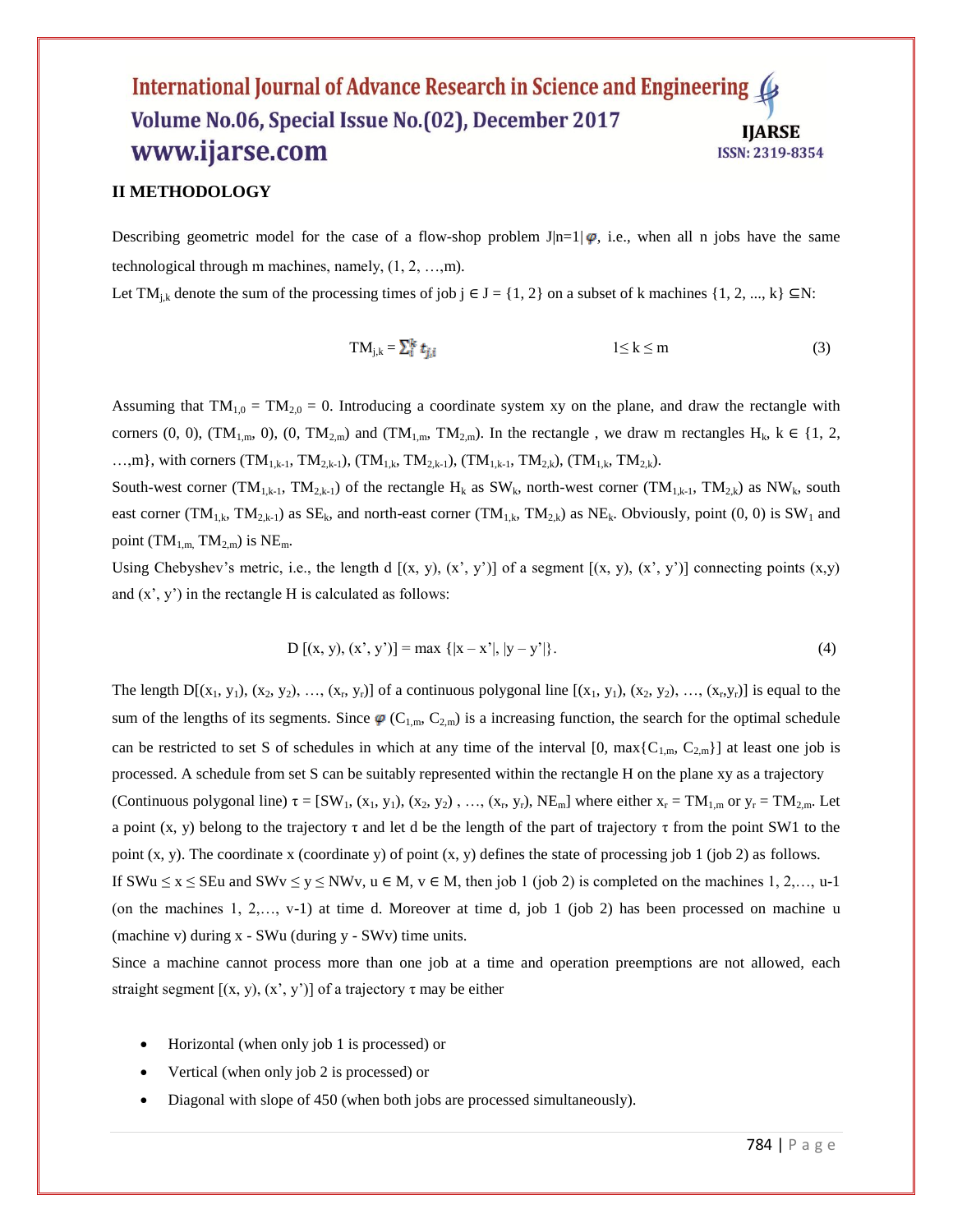It is clear that a horizontal segment (vertical segment) can only pass along south boundary (west boundary) of the rectangle Hk,  $k \in M$ , or along north (east) boundary of the rectangle H. The diagonal segment of trajectory τ can only pass either outside rectangle Hk or through point NWk or point SEk. Sotskov [5] proven that problem J $|n=1|\Phi$ of finding the optimal schedule or, in other words, of finding the optimal trajectory, can be reduced to the shortest path problem in the digraph (V, A) constructed by the following Algorithm 1. Again for simplicity, we describe this algorithm for the case of a flow-shop problem F  $|n=1|\phi$ , when all n jobs have the same technological route through m machines.

Vertex set V of the digraph  $(V, A)$  is a subset of set  $V_0 = \{SW_1, NE_m\} \cup \{NW_k, SE_k : k \in M\} \cup \{(x_k, TM_{2,m}), (TM_{1,m}, y_k) : k \in M\}.$ 

# **III ALGORITHM**

- 1. Set  $V = \{SW_1, SE_1, NW_1, NE_m\}$  and  $A = \{(SW_1, SE_1), (SW_1, NW_1)\}.$
- 2. Take vertex  $(x, y) \in V \setminus \{NE_m\}$  with zero out degree. If  $(x, y) = SE_k$ , go to step 3. If  $(x, y) = NW_k$ , go to step
- 3. If set  $V \setminus \{NE_m\}$  has no vertex with zero out degree. **STOP**
- 4. Draw a diagonal line with slop 450 starting from vertex  $SE_k$  until either east boundary [(TM<sub>1,m</sub>, 0), NE<sub>m</sub>] of the rectangle H is reached in some vertex  $(TM_{1,m}, y_k)$  or open south boundary  $(SW_h, SE_h)$  of the rectangle  $H_h$ , k+1  $\leq$  h  $\leq$  m, is reached. In the former case, set V: =V  $\cup$  {(TM<sub>1,m</sub>, y<sub>k</sub>)} and A: =A  $\cup$  {(SE<sub>k</sub>, (TM<sub>1,m</sub>,  $y_k$ )), ((TM<sub>1,m</sub>,  $y_k$ ), NE<sub>m</sub>)}. In the latter case, set V: =V ∪ {SE<sub>h</sub>, NW<sub>h</sub>} and A: =A ∪ {(SE<sub>k</sub>, SE<sub>h</sub>), (SE<sub>k</sub>,  $NW<sub>h</sub>$  $\}$ . Go to step 2.
- 5. Draw a diagonal line with slope 450 starting from vertex  $NW_k$  until either north boundary  $[(0, TM_{2m}), NE_m]$ of the rectangle H is reached in some vertex  $(x_k, TM_{2,m})$  or open west boundary  $(SW_h, NW_h)$  of the rectangle Hh, k+1  $\leq$  h  $\leq$  m, is reached. In the former case, set V: = V  $\cup$  {(x<sub>k</sub>, TM<sub>2,m</sub>)} and A: = A $\cup$ {(NW<sub>k</sub>, (x<sub>k</sub>, TM<sub>2,m</sub>)),  $((x_k, TM_{2,m}), NE_m)$ . In the latter case, set  $V: = V \cup \{SE_h, NW_h\}$  and  $A: = A \cup \{ (NW_k, SE_h), (NW_k, NW_h) \}.$ Go to step 2.

In order to find the optimal path (i.e., optimal schedule) for the problem  $J|n=1|\Phi$  we can use the following Algorithm, where the length of arc  $((x, y), (x', y')) \in A$  is assumed to be equal to the length of the polygonal Line constructed by Algorithm with origin in the point  $(x, y)$  and with end in the point  $(x', y')$ .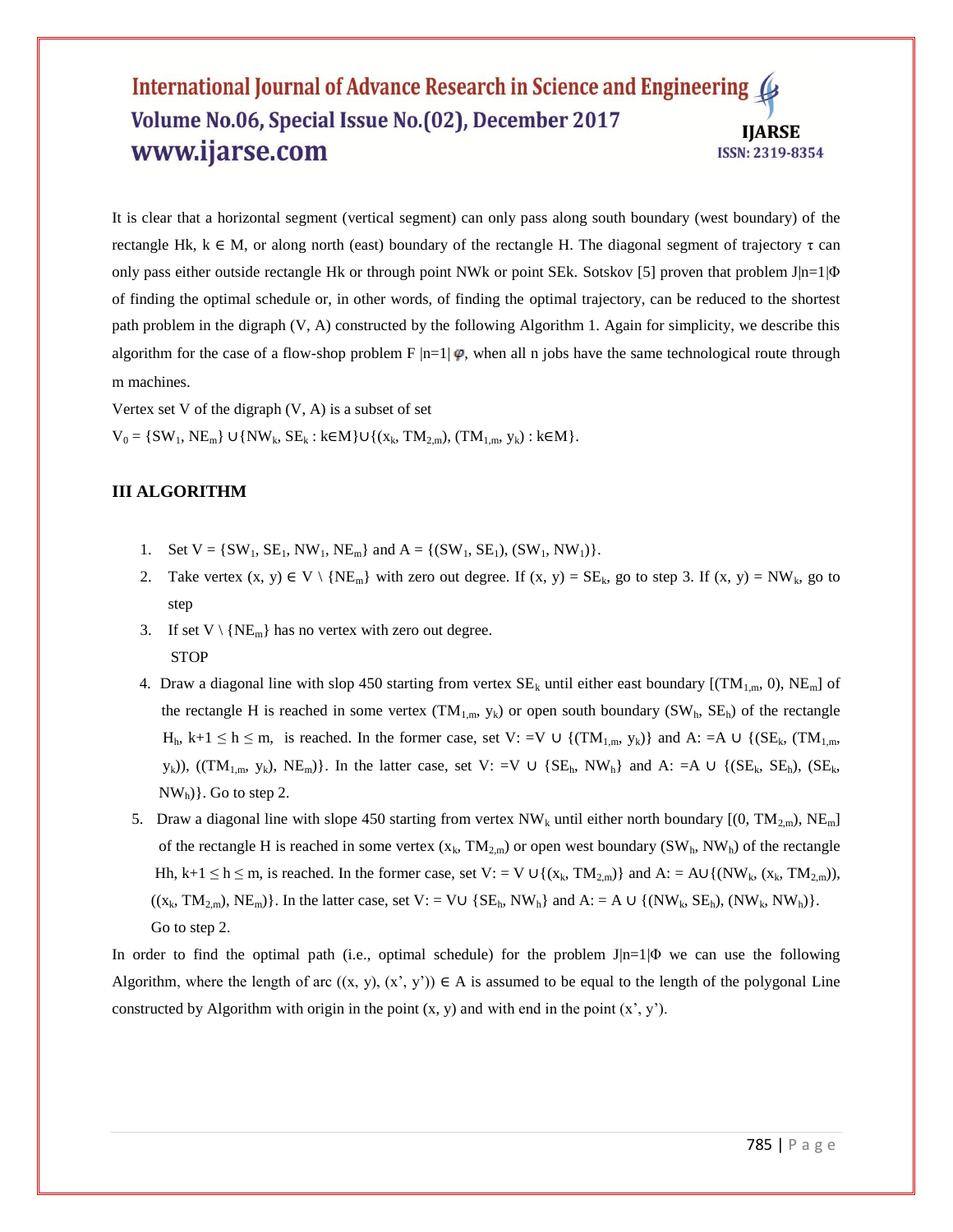## **IV STABILITY ANALYSIS**

In what follows, we consider stability of an optimal schedule with respect to possible variations of the given vector  $t=(t_{1,1}, t_{1,2}, \ldots, t_{1,m}, t_{2,1}, t_{2,2,\ldots}, t_{2,m})$  of operation processing times.

Let  $(V_t, A_t)$  denote the digraph  $(V, A)$  constructed by Algorithm 1 for the problem F|n=2|  $\varphi$  with vector t of operation processing times. Let  $P_t$  be set of all shortest paths from vertex SW1 to the border vertices in the digraph (V<sub>t</sub>, A<sub>t</sub>). As follows from Algorithm 1, the same path may belong to sets Pt constructed for different vectors t of operation processing times (since for any vector t we have  $Vt \subseteq V0$ ). Notation su(t) is used for a schedule defined by path  $\tau_u \in P_t$ . The objective function value calculated for schedule su(t) is denoted as  $\varphi$  (su(t)). A schedule is called *active* if none of the operations can start earlier than in this schedule, provided that the remaining operations could start no later. It is known (see Giffler and Thompson [3]) that a set of active schedules is dominant (i.e., it contains at least one optimal schedule) for any regular criterion. The following claim may be proven by induction with respect to number of machines m.

To test whether optimality of the path τu  $\in$  Pt is stable takes O(m log m) time for problem F  $|n=1|\Phi$  and O(m<sub>2</sub> log m) time for problem J  $|n=1| \varphi$ . Indeed, we can use Algorithm 2 for the vector t of the operation processing times and construct optimal paths with different border vertices. Number of the optimal paths which have to be tested due to theorem is restricted by the number of border vertices asymptotically restricted by O(m) for problem F  $|n=1| \phi$  and by O(m<sub>2</sub>) for problem J  $|n=1| \varphi$ .

It is easy to convince that for the above sufficiency proof of Theorem 2 we can replace increasing function  $\varphi$  by non-decreasing function  $\varphi$ . It should be noted that the most objective functions considered in classical scheduling theory are continuous non-decreasing functions of job completion times, e.g.,

- Make span  $C_{\text{max}}$ ,
- Total completion time  $\sum_{1}^{n} C_{i,m}$
- Maximal lateness  $L_{max} = max\{ C_{i,m} D_i : i \in J \}$  and
- Total tardiness =  $\sum_{i=1}^{n} max\{0, C_{i,m} D_i : i \in J\}$  where Di denotes the given due date for a job i.

And so sufficiency of applicable theorem may be violated in the break points of such a function  $\varphi$ .

#### **REFERENCES**

1. S.B. Akers and J. Friedman, A non-numerical approach to production scheduling problems, Operations Research 3,

1955, 429 - 442.

2. P. Brucker, An efficient algorithm for the job-shop problem with two jobs, Computing 40, 1988, 353 - 359.